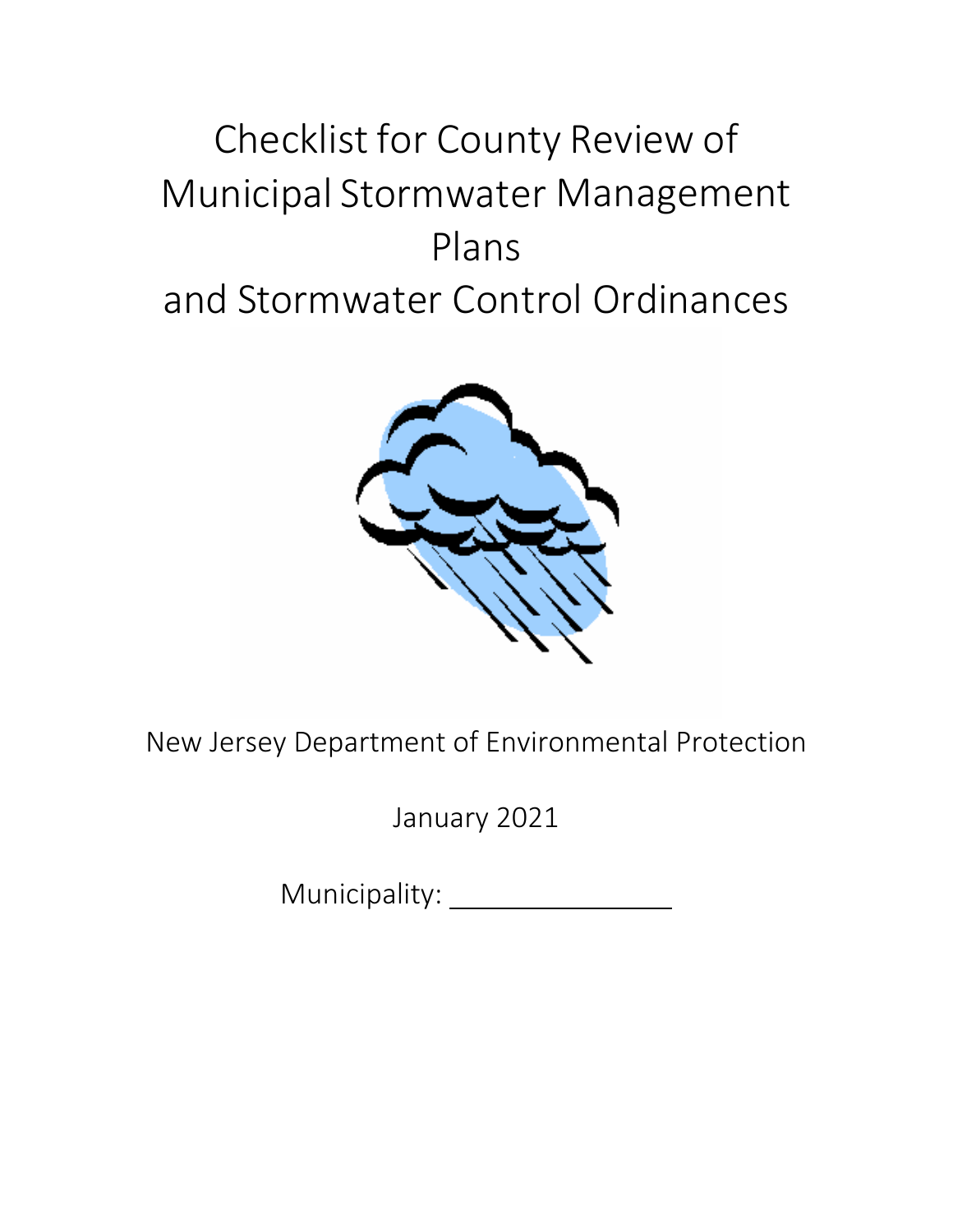The municipal stormwater management plan (MSWMP) is a required element of the Tier A and Tier B Municipal Separate Storm Sewer System (MS4) General Permits issued by the New Jersey Department of Environmental Protection (Department). These permits have been issued in accordance with municipal stormwater requirements mandated by the United States Environmental Protection Agency (USEPA) and the state regulations at N.J.A.C. 7:14A. Each municipal planning board is required to adopt and maintain a current municipal stormwater management plan (MSWMP) consistent with the provisions of N.J.A.C. 7:8-2 and N.J.A.C. 7:8-4.

The following checklist is provided to assist municipalities in the development and amendments to keep current the required MSWMPs and Stormwater Control Ordinances (SCO), and to assist counties in their review. The checklist incorporates items that are required under the Stormwater Management rules at N.J.A.C. 7:8-2 and N.J.A.C. 7:8-4, as well as items that are recommended for inclusion into MSWMP's. In reviewing the adopted plan and ordinance(s), the county review agency shall consider whether the MSWMP and ordinance(s) conform to the requirements of the Department's Stormwater Management rules at N. J. A. C. 7:8.

The Department strongly encourages municipalities to communicate with the county review agencies throughout the development and revisions of MSWMPs and SCOs. This may reduce the risk that the county review agency will disapprove, or require amendments to, the adopted plan and ordinance(s).

As required by the County Planning Act at N.J.S.A. 40:27-4 (also see N.J.S.A. 40:55D-13), the municipality must forward a copy of any **proposed** municipal stormwater management plan (or amendment to that plan) to the county planning board for review and report **at least 20 days prior to the date of the public hearing** held by the municipal planning board. The municipality must also transmit, within 30 days after adoption, a copy of any **adopted** municipal stormwater management plan (or amendment to that plan) to the county planning board for its information and files (even if the county planning board is not the "county review agency").

As required by the Municipal Land Use Law at N.J.S.A. 40:55D-15.b and -16, the municipality must provide a copy of any proposed SCO (or amendment ) to the county planning board at least 10 days prior to the date of the public hearing held by the municipal governing body. The municipality must also file a copy of any adopted SCO (or amendment) with the county planning board (even if the county planning board is not the "county review agency").

In addition to the above notification of the county planning boards of any actions or pending actions regarding MSWMPs and the SCOs, the municipality must also submit copies of the adopted MSWMPs and SCOs to the county review agency designated by the Board of Chosen Commissioners for review in accordance with N.J.A.C. 7:8-4.4.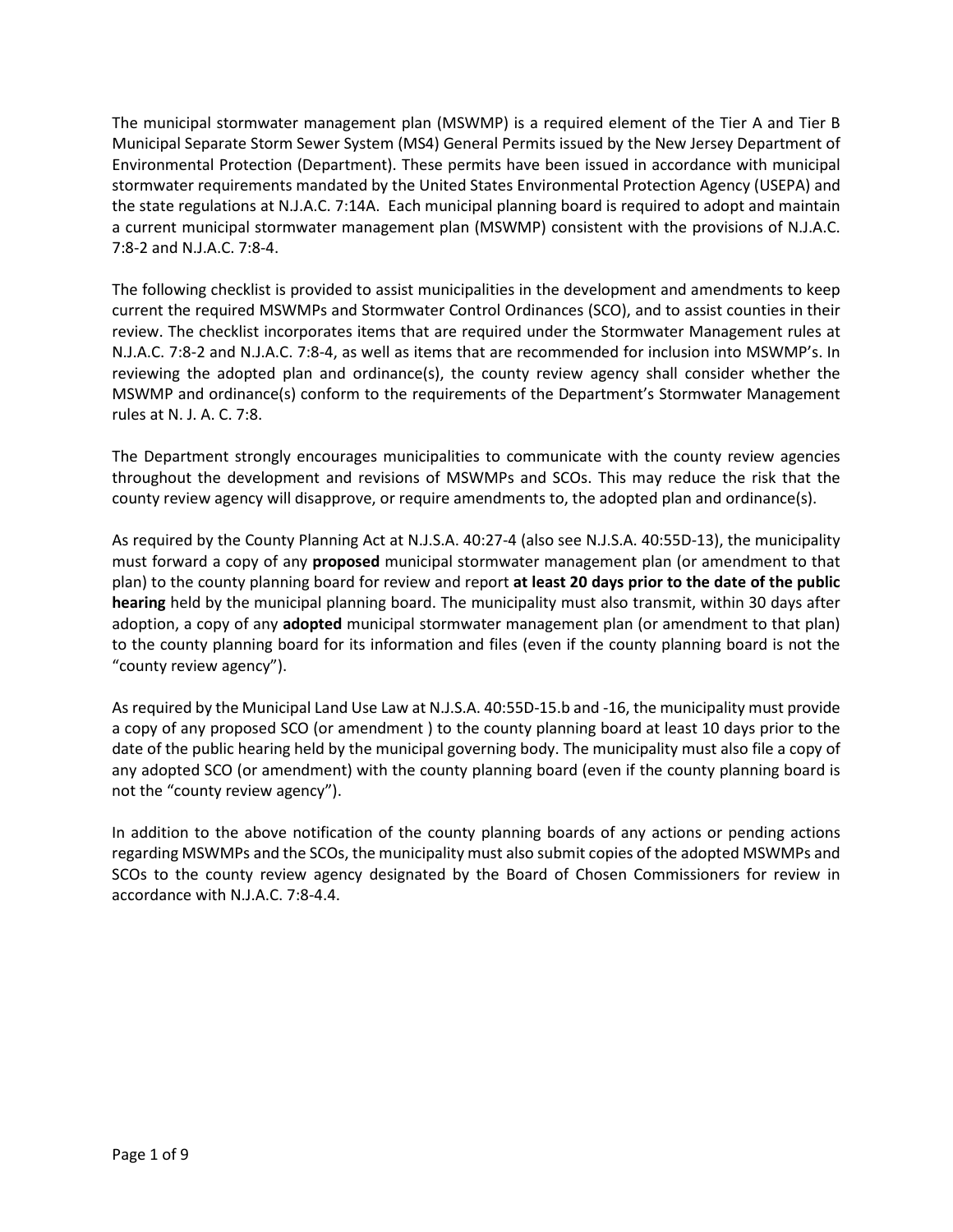#### **Municipal Stormwater Management Plan**

*The Department and the Pinelands Commission are in the process of updating the model SCO for municipalities (or portions thereof) within the Pinelands Area.*

**General:** *Although not mandatory, every plan should include an introduction to identify why the plan is being prepared, a discussion on stormwater management issues, and a description of the municipality. The plan is required to describe how the goals of stormwater management planning at N.J.A.C. 7:8-2.2 are achieved, and it is beneficial to also include the list of the goals in the municipal plan.*

- YES NO Introduction: Does the plan contain an introduction that identifies why the plan is being amended and a summary of the contents of the plan [N.J.A.C. 7:8-4.2(a)]? YES NO General Discussion: Does the plan contain a general discussion on stormwater management including a brief description of each of the following [N.J.A.C. 7:8-4.2(a)]? YES NO Hydrologic cycle (written description and figure)? YES NO Water quantity issues associated with development and impervious surfaces? YES NO Groundwater recharge issues associated with development and impervious surfaces? YES NO Water quality issues associated with development and impervious surfaces? YES NO Description of Municipality: Does the plan contain a general description of the municipality including a brief description of each of the following? YES NO Size of the municipality in square miles? YES NO Population and population trends in the municipality? YES NO List or map of waterways? YES NO Health of these waterways – chemical, physical and biological? YES NO Are any of the waterways on the New Jersey Integrated Water Quality Monitoring and Assessment Report (305(b) and 303(d)) (Integrated List)?
	- YES NO Are Total Maximum Daily Loads (TMDLs) being prepared or have they been prepared for any of the impaired waterways in the municipality?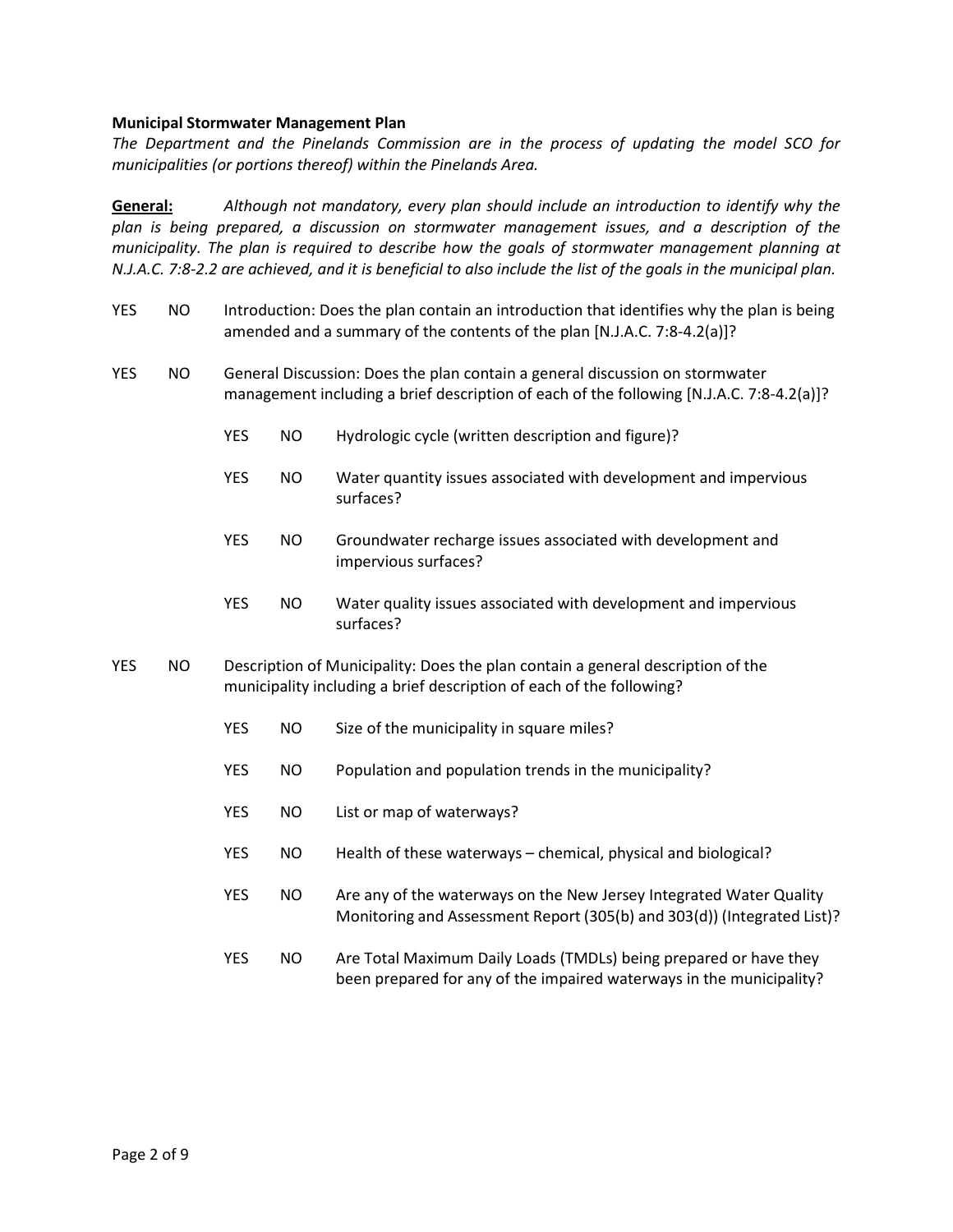#### YES NO Does the plan describe how the goals set forth at N.J.A.C. 7:8-2.2 will be achieved?

1. Reduce flood damage, including damage to life and property;

2. Minimize, to the extent practical, any increase in stormwater runoff from any new development;

3. Reduce soil erosion from any development or construction project;

4. Assure the adequacy of existing and proposed culverts and bridges, and other instream structures;

5. Maintain groundwater recharge;

6. Prevent, to the greatest extent feasible, an increase in nonpoint pollution;

7. Maintain the integrity of stream channels for their biological functions, as well as for drainage;

8. Minimize pollutants in stormwater runoff from new and existing development in order to restore, enhance and maintain the chemical, physical, and biological integrity of the waters of the State, to protect public health, to safeguard fish and aquatic life and scenic and ecological values, and to enhance the domestic, municipal, recreational, industrial and other uses of water; and

9. Protect public safety through the proper design and operation of stormwater management basins.

#### **Consistency with Other Plans and Regulations**

Name all other stormwater management plans and TMDLs related to the river basin(s) or drainage area(s) in which the municipal stormwater management plan applies, including regional stormwater management plans. *Information regarding adopted Regional Stormwater Management Plans and adopted TMDLs is available from the NJDEP Division of Watershed Management.*

| <b>YES</b> | NO. | Is there a description of how the MSWMP coordinates with the stormwater<br>management plans and TMDLs discussed above?           |
|------------|-----|----------------------------------------------------------------------------------------------------------------------------------|
| <b>YES</b> | NO. | Is the plan consistent with all adopted Regional Stormwater Management Plans<br>(RSWMP) within the municipality?                 |
| <b>YES</b> | NO. | If a RSWMP is being developed, but has not yet been adopted, does the plan address<br>the coordination with the RSWMP committee? |
| <b>YES</b> | NO. | Is the plan consistent with all adopted TMDLs for water bodies within the municipality?                                          |
| <b>YES</b> | NO. | Is the plan consistent with the Residential Site Improvement Standards (RSIS) N.J.A.C.<br>5:21 where applicable?                 |
| <b>YES</b> | NO. | Is there a description of the coordination of the plan with the local Soil Conservation<br>District?                             |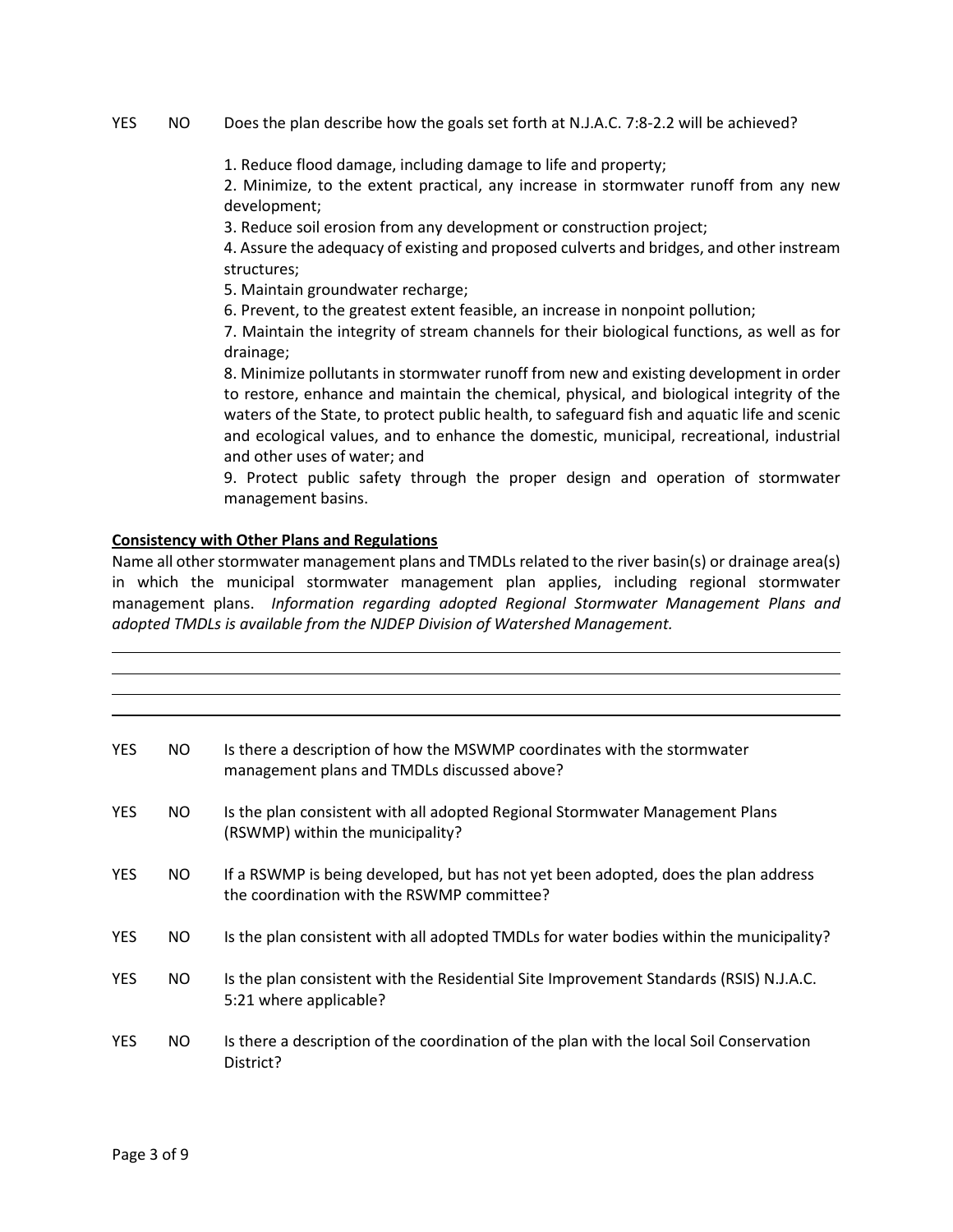#### **Mapping**

YES NO Does the plan contain the required mapping?

| YES. | NO. | Map of the water bodies in the municipality based on the Soil Survey |
|------|-----|----------------------------------------------------------------------|
|      |     | from the U.S. Department of Agriculture, the U.S. Geological Survey  |
|      |     | Topographic Map – 7.5 minute quadrangle series, or other sources of  |
|      |     | similar detail [N.J.A.C. 7:8-4.2(c)2.]?                              |

- YES NO Map of groundwater recharge areas [N.J.A.C. 7:8-4.2(c)3.]?
- YES NO Map of wellhead protection areas [N.J.A.C. 7:8-4.2(c)3.]?

#### **Consistency with N.J.A.C. 7:8-5 and 7:8-6**

- YES NO Does the plan include the stormwater control ordinance(s) that is recommended by the NJDEP? A sample stormwater control ordinance is provided in Appendix D of the NJ Stormwater BMP Manual. *A sample stormwater control ordinance for municipalities in the Pinelands Area is being prepared in coordination with the NJDEP.*
- YES NO Does the plan include a recommended stormwater control ordinance(s) that includes the same substantive requirements as the ordinance recommended by NJDEP, but, for example, is in a different format or includes additional municipal requirements? *A comparison of the recommended NJDEP ordinance and the proposed municipal stormwater control ordinance should be submitted as part of the plan.*
- YES NO Does the plan discuss how the design and performance standards of N.J.A.C. 7:8-5, or alternative design and performance standards adopted as part of a regional stormwater management plan or water quality management plan, are incorporated?
- YES NO Does the plan discuss how adequate long-term operation as well as preventative and corrective maintenance of stormwater management measures will be ensured? *Should discuss compliance and enforcement actions to be taken by the municipality in the event of non-compliance.*
- YES NO Does the plan discuss how the Safety Standards for Stormwater Management Basins, as outlined in N.J.A.C. 7:8-6, will be incorporated?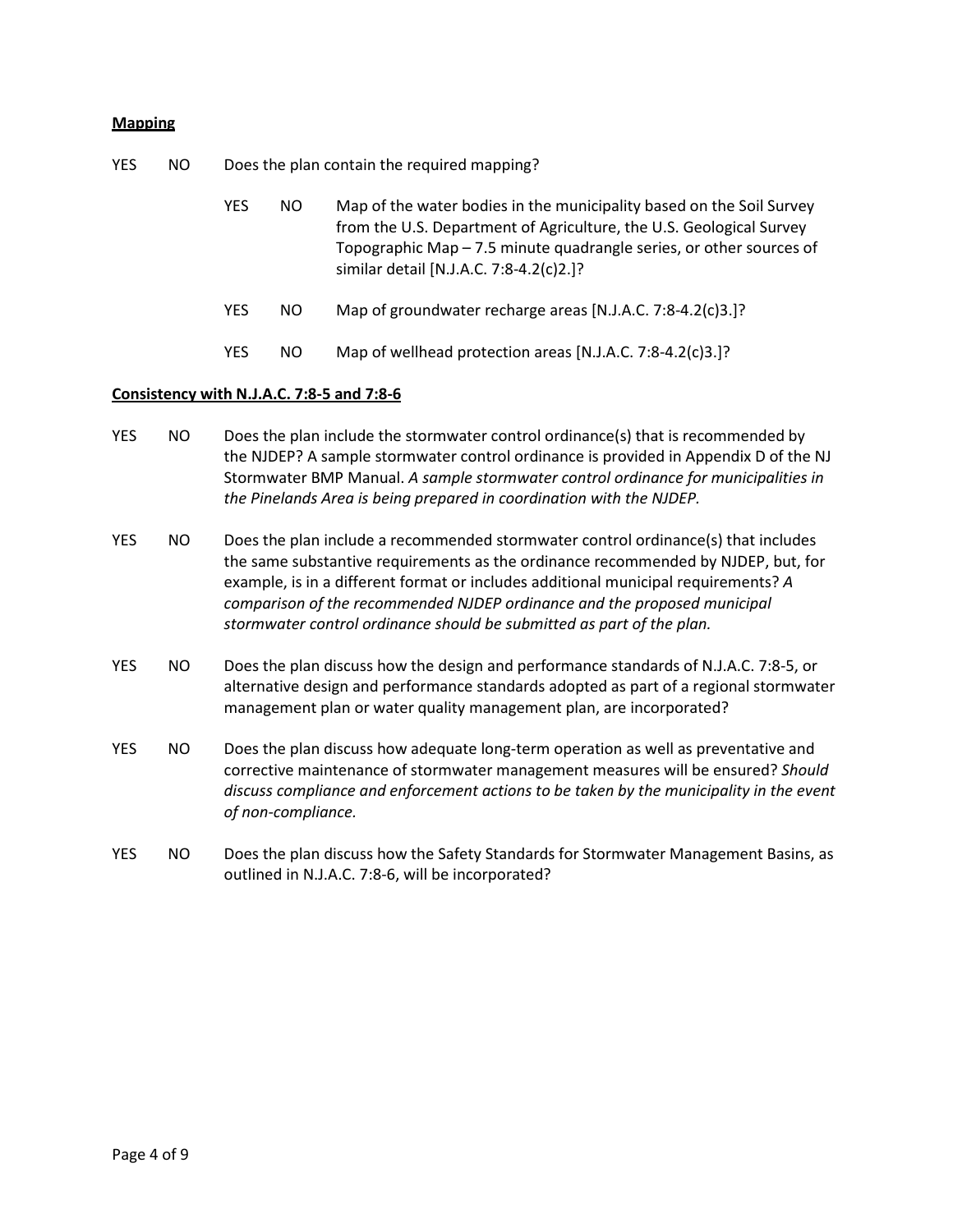**Additional Provisions:** *The following provisions are not mandatory, but should be considered in the development of the municipal stormwater management plans.*

- YES NO Does the plan recommend specific ordinances or measures (such as pretreatment) to protect wellhead protection areas to minimize the infiltration of pollutants into aquifers?
- YES NO Mitigation Plan: Does the plan include a mitigation plan that identifies what measures are necessary, potential mitigation projects, and/or criteria to evaluate mitigation projects that can be used to offset the deficit created by granting a variance in accordance with N.J.A.C. 7:8-4.6 from the design and performance standards presented in N.J.A.C. 7:8-5? *Note: A mitigation plan is necessary only if the municipality wishes to grant variances or exemptions from the design and performance standards.*
- YES NO Does the plan include a Stream Corridor Protection Plan?
- YES NO Have any areas of the municipality served by a combined sewer system (CSS) or a separate storm sewer system hydraulically connected to a CSS been identified?
- YES NO If within an area served by a CSS or separate storm sewer system hydraulically connected to a CSS, in accordance with N.J.A.C. 7:8-4.2(c)14, has a community basin or basins been established to be used towards meeting water quantity standards for any developments?

### Municipal Stormwater Management Plan Element

#### **Municipal Stormwater Management Plan Elements Checklist**

- YES NO Does the plan document that there is less than one square mile (640 acres) of vacant or agricultural land available for development within the municipality?
	- YES NO Does the documentation include an existing land use map at an appropriate scale to display the land uses of each parcel within the municipality displaying the following land uses: residential (which may be divided into single family, two to four family and other multi- family), commercial, industrial, agricultural, parkland, other public uses, semipublic uses and vacant land? *If yes to both, stop and proceed to the next section ("Checklist for Stormwater Control Ordinance").*
- YES NO Has the municipal master plan (including the land use plan element) been evaluated to determine how to implement green infrastructure and the principles expressed in the nonstructural stormwater management strategies at N.J.A.C. 7:8-2.4(g)?
- YES NO Has the municipality's official map been evaluated to determine how to incorporate nonstructural stormwater management strategies?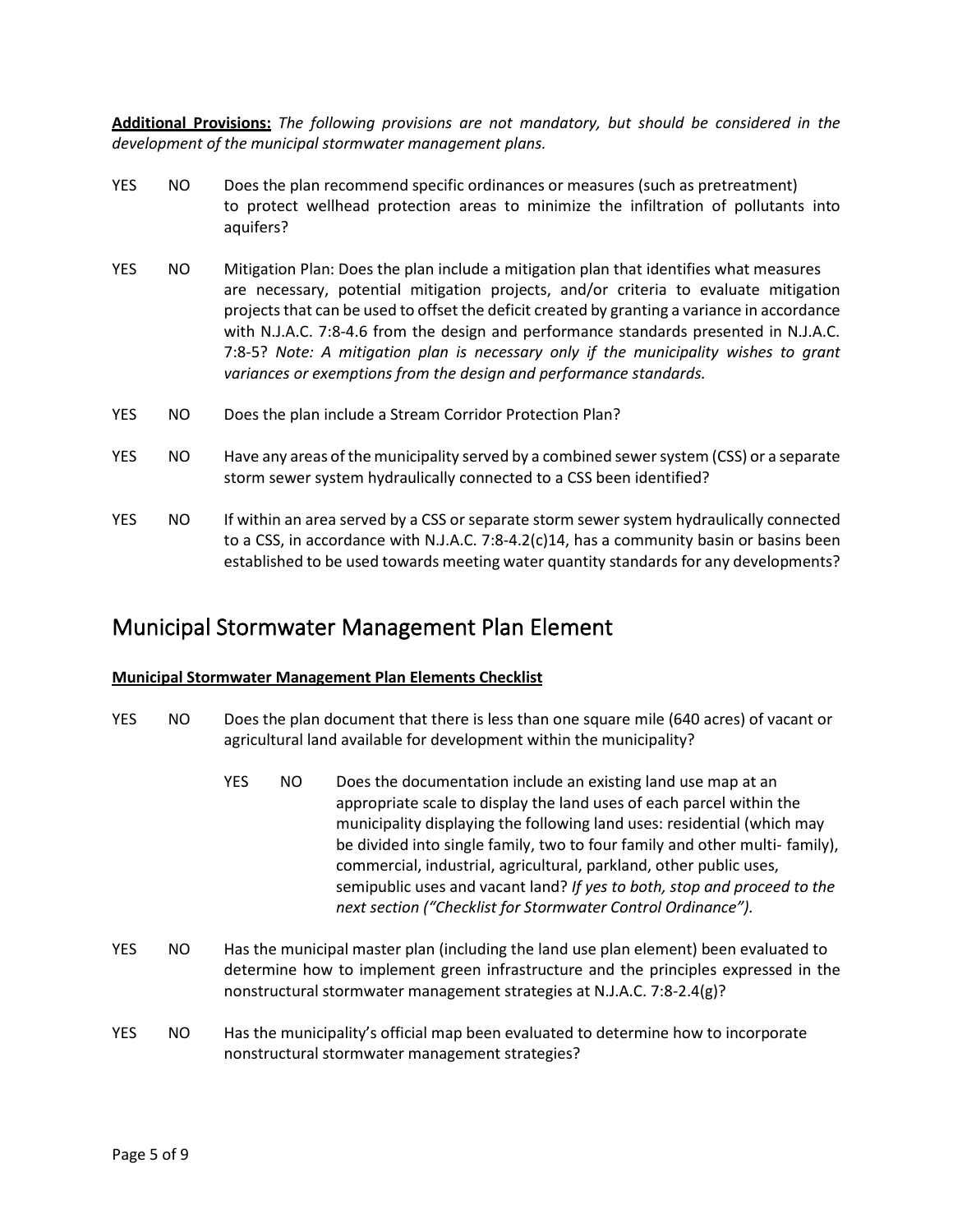| <b>YES</b><br>NO. |  | Have the municipality's development regulations been evaluated to determine how |
|-------------------|--|---------------------------------------------------------------------------------|
|                   |  | to incorporate nonstructural stormwater management strategies?                  |

YES NO Are there existing requirements within the zoning and land use ordinances that inhibit the implementation of nonstructural stormwater management strategies? (At a minimum, the ordinances addressing the following must be evaluated to determine whether they inhibit the use of green infrastructure standards: Curb and Gutters, Driveways and Accessways, Off-Street Parking and Loading, Streets, and Sidewalks.)

> If so, list the ordinances, and changes to the ordinances that, if adopted, would implement these strategies.

| <b>Discuss Changes to Ordinance</b> |                                                                                  |  |  |
|-------------------------------------|----------------------------------------------------------------------------------|--|--|
|                                     |                                                                                  |  |  |
|                                     |                                                                                  |  |  |
|                                     |                                                                                  |  |  |
|                                     |                                                                                  |  |  |
| <b>Discuss Changes to Ordinance</b> |                                                                                  |  |  |
|                                     |                                                                                  |  |  |
|                                     |                                                                                  |  |  |
|                                     |                                                                                  |  |  |
|                                     | Section__________________________________Ordinance______________________________ |  |  |
| <b>Discuss Changes to Ordinance</b> |                                                                                  |  |  |
|                                     |                                                                                  |  |  |
|                                     |                                                                                  |  |  |
|                                     |                                                                                  |  |  |
|                                     |                                                                                  |  |  |
| <b>Discuss Changes to Ordinance</b> |                                                                                  |  |  |
|                                     |                                                                                  |  |  |
|                                     |                                                                                  |  |  |
|                                     |                                                                                  |  |  |
|                                     |                                                                                  |  |  |
| <b>Discuss Changes to Ordinance</b> |                                                                                  |  |  |
|                                     |                                                                                  |  |  |
|                                     |                                                                                  |  |  |
|                                     |                                                                                  |  |  |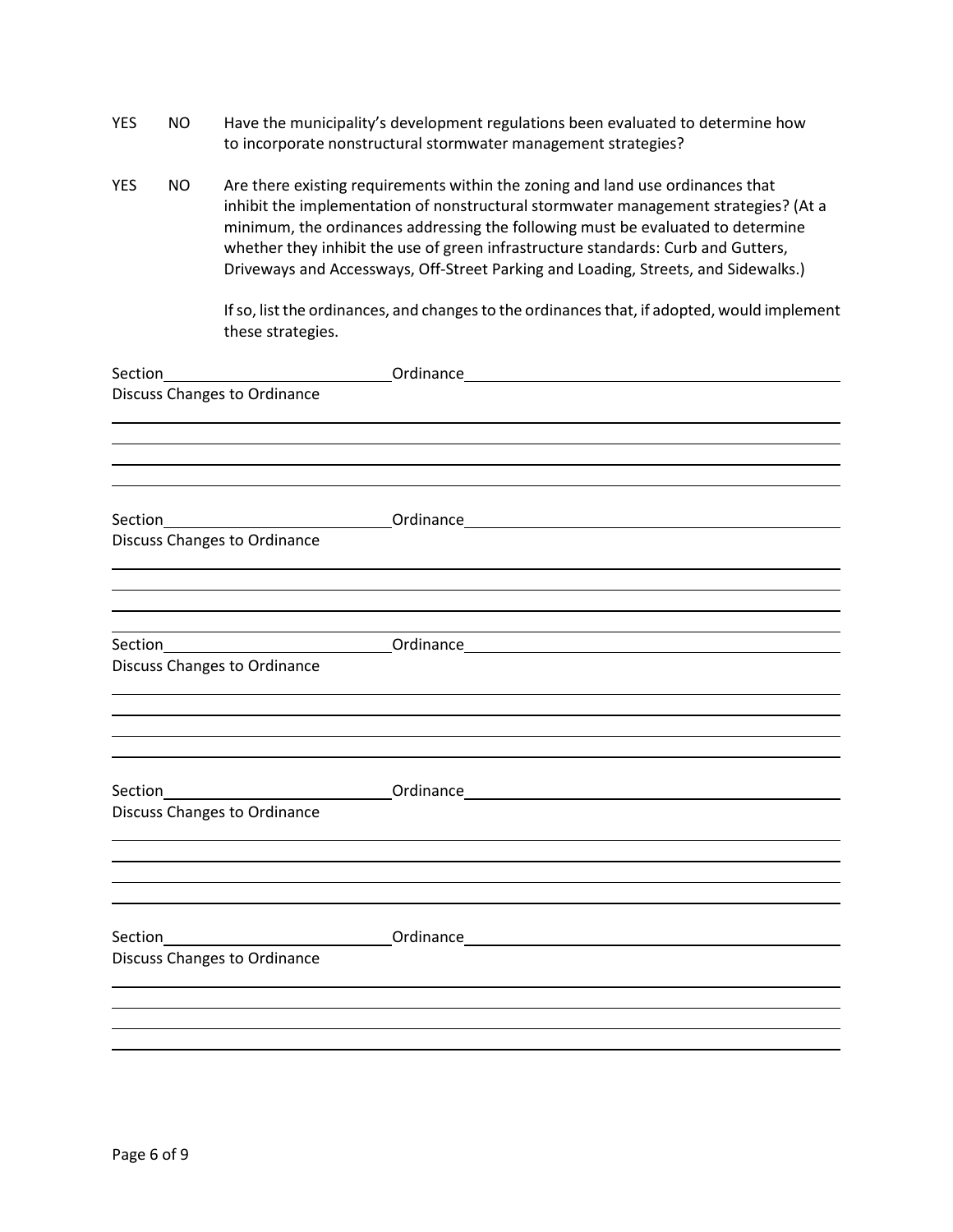| Section                             |     | Ordinance                                                                                                                                                                                                                                                                               |  |  |
|-------------------------------------|-----|-----------------------------------------------------------------------------------------------------------------------------------------------------------------------------------------------------------------------------------------------------------------------------------------|--|--|
| <b>Discuss Changes to Ordinance</b> |     |                                                                                                                                                                                                                                                                                         |  |  |
|                                     |     |                                                                                                                                                                                                                                                                                         |  |  |
|                                     |     |                                                                                                                                                                                                                                                                                         |  |  |
|                                     |     |                                                                                                                                                                                                                                                                                         |  |  |
|                                     |     |                                                                                                                                                                                                                                                                                         |  |  |
| <b>YES</b>                          | NO. | Does the plan include a map showing projected land uses assuming full development<br>under existing zoning?                                                                                                                                                                             |  |  |
| <b>YES</b>                          | NO. | Does the plan include a map showing hydrologic unit code 14 (HUC14) drainage areas<br>within the municipality, as defined by the U.S. Geological Survey?                                                                                                                                |  |  |
| <b>YES</b>                          | NO. | Does the plan include for each HUC14 the total acreage in the municipality of impervious<br>surface and associated future nonpoint source pollutant loads for total phosphorus, total<br>nitrogen, and total suspended solids, assuming full build-out based on projected land<br>uses? |  |  |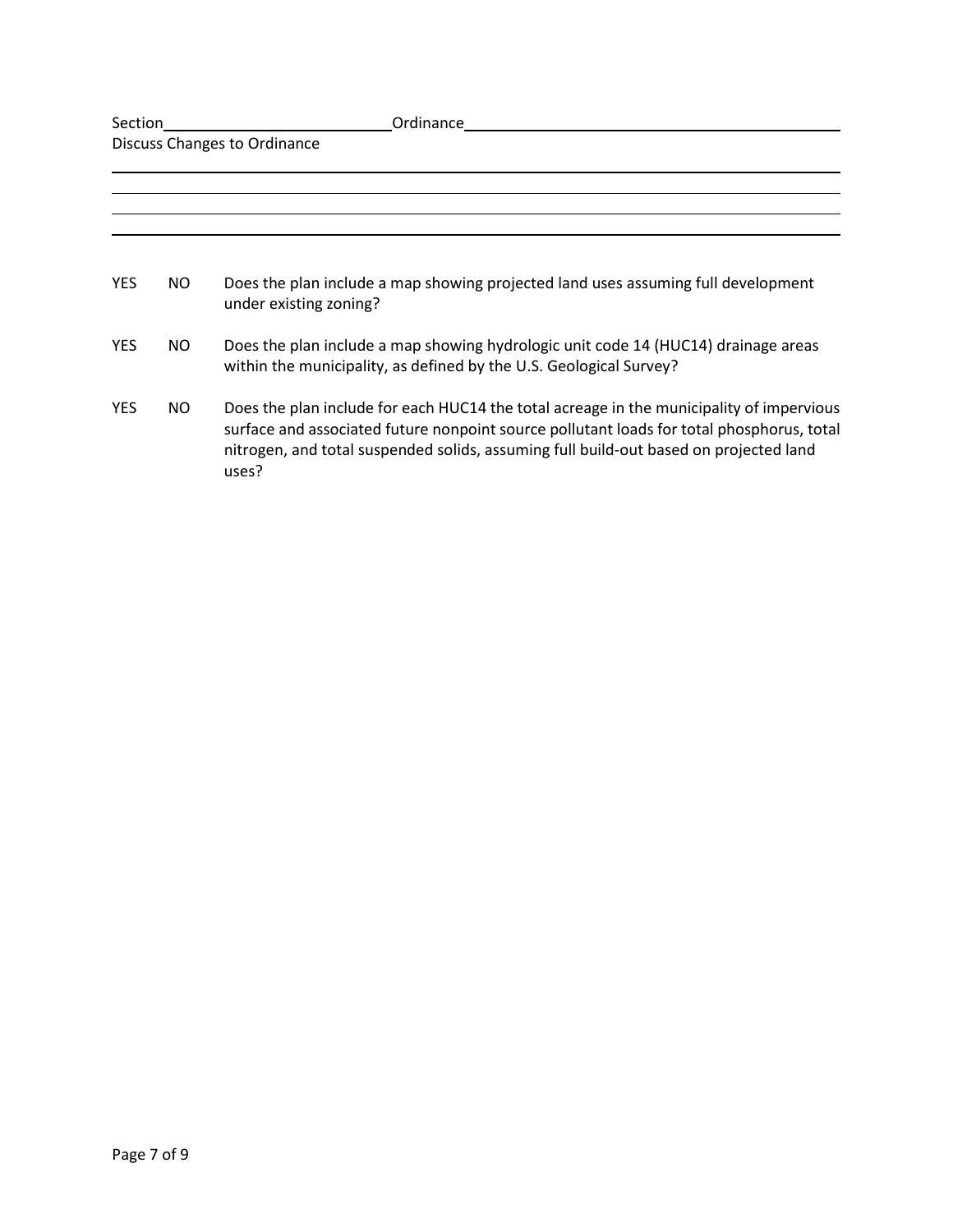## Checklist for Stormwater Control Ordinance

- YES NO Has the municipality adopted a stormwater control ordinance(s) that is equivalent to an ordinance provided or recommended by the NJDEP? A sample stormwater control ordinance is provided in Appendix D of the NJ Stormwater BMP Manual. A sample stormwater control ordinance for municipalities in the Pinelands Area is being prepared by the Pinelands Commission in coordination with NJDEP. YES NO Has the municipality adopted a stormwater control ordinance(s) that includes alternative design and performance standards that have been adopted as part of a regional stormwater management plan or water quality management plan? If not, has the municipality adopted a stormwater control ordinance(s) that incorporates the following? YES NO Stormwater management measures for major development, as outlined in N.J.A.C. 7:8-5.2? YES NO Green infrastructure standards, as outlined in N.J.A.C. 7:8-5.3? YES NO Erosion control, as outlined in N.J.A.C. 7:8-5.2? YES NO Groundwater recharge standards, as outlined in N.J.A.C. 7:8-5.4? YES NO Stormwater runoff quality standards, as outlined in N.J.A.C. 7:8-5.5? YES NO Stormwater runoff quantity standards, as outlined in N.J.A.C. 7:8-5.6? YES NO Methodology for calculating stormwater runoff and groundwater recharge, as outlined in N.J.A.C. 7:8-5.7? YES NO Maintenance requirements, as outlined in N.J.A.C. 7:8-5.8? YES NO Safety standards for stormwater management basins, as outlined in
- YES NO Has the municipality adopted a stormwater control ordinance(s) that regulates major development undertaken by the municipality?

N.J.A.C. 7:8-6?